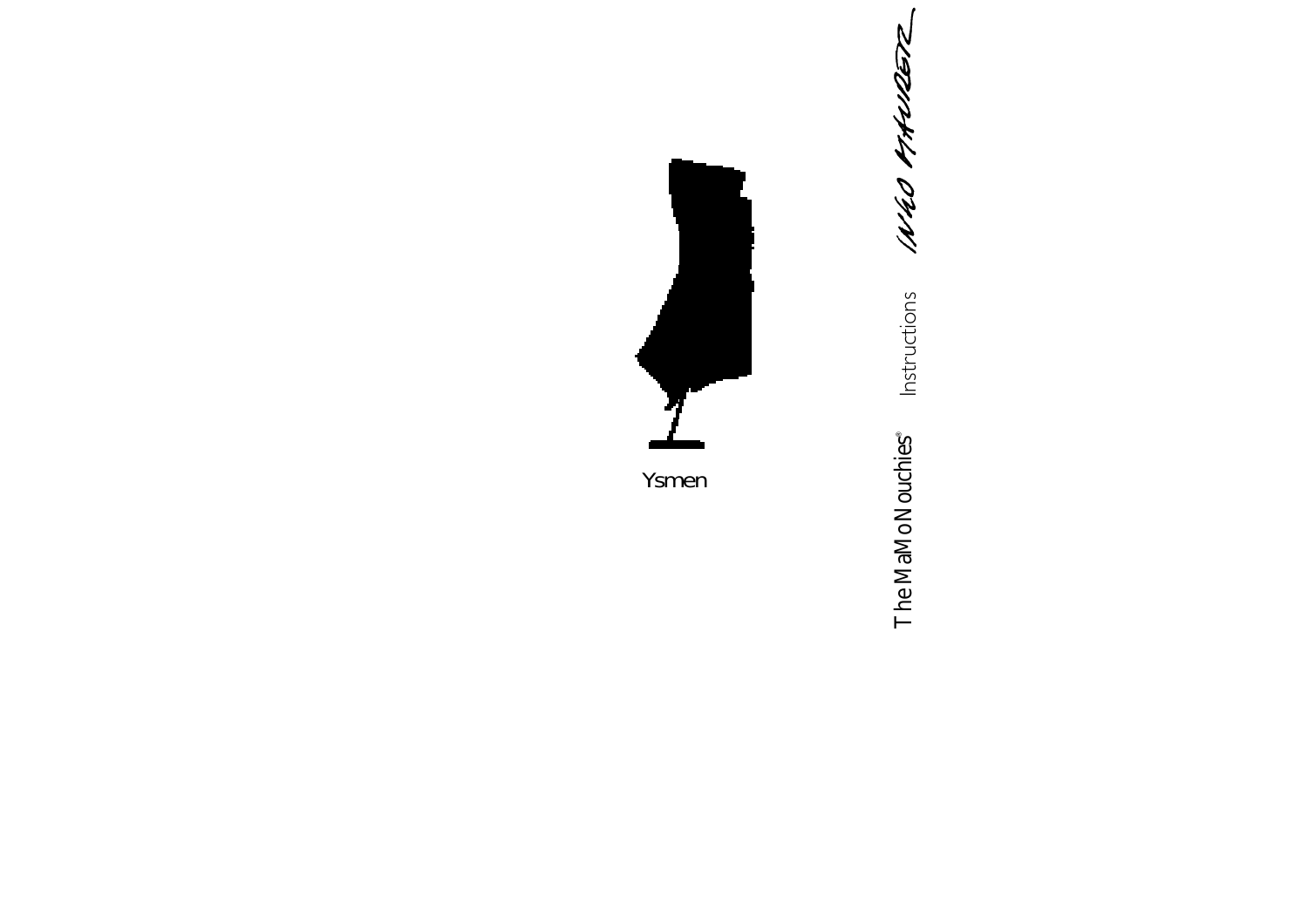| Montageanleitung                                                                                                                                                                                                               | Deutsch     | Seite  | 4  |
|--------------------------------------------------------------------------------------------------------------------------------------------------------------------------------------------------------------------------------|-------------|--------|----|
| <b>Wichtig:</b> Bitte vor der Montage aufmerksam lesen, gegebenen-<br>falls auch die beiliegende Touch Tronic Information, insbesondere<br>den Abschnitt: "Anschließen der Lampe". Bewahren Sie bitte beide<br>Unterlagen auf! | English     | Page   | 8  |
|                                                                                                                                                                                                                                | Français    | Page   | 12 |
|                                                                                                                                                                                                                                | Italiano    | Pagina | 16 |
| <b>Mounting Instructions</b>                                                                                                                                                                                                   |             |        |    |
| <b>Important:</b> Please read the following instructions carefully before<br>use. Where applicable, please also read the enclosed information<br>on the Touch Tronic transformer, especially the section headed                |             |        |    |
| "Connecting up the lamp". Keep both documents in a safe place                                                                                                                                                                  | Zeichnungen | Seite  | 21 |
| for future reference.                                                                                                                                                                                                          | Drawings    | Page   | 21 |
| Instructions de montage                                                                                                                                                                                                        | Dessins     | Page   | 21 |
| <b>Important:</b> A lire attentivement avant le montage et, le cas<br>échéant, également les informations Touch Tronic ci-jointes, en                                                                                          | Disegni     | Pagina | 21 |

# 2

particulier le passage «branchement de la lampe». Prière de

**Importante:** Prima di procedere con il montaggio, leggere attentamente anche il foglio informativo *Touch Tronic*, in particolare il paragrafo "Collegamento della lampada". Conservare entrambe

bien conserver les deux instructions!

**Istruzioni di montaggio**

le istruzioni!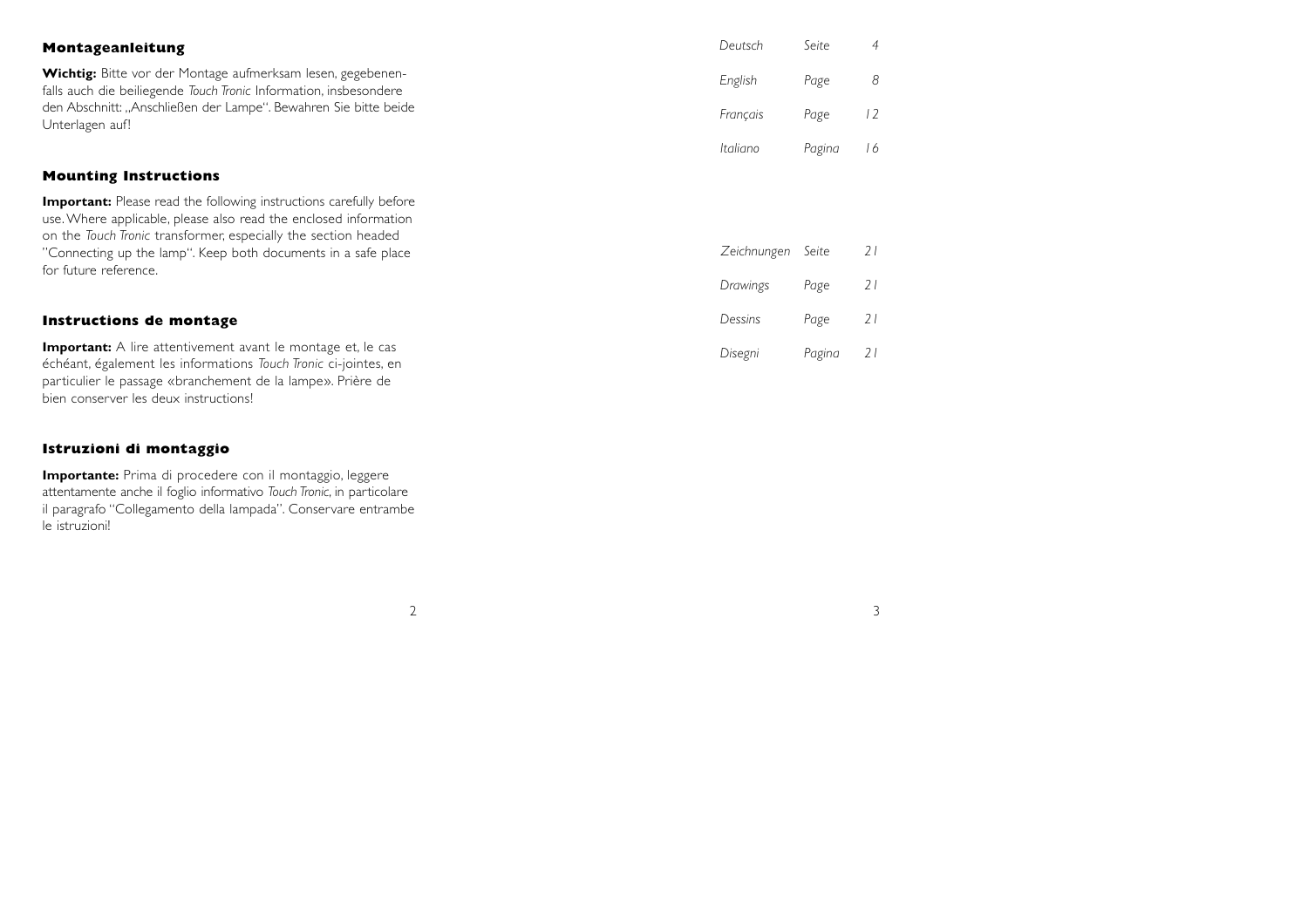#### **Wichtige Information zum Papier**

Das Papier dieser Lampe ist ein unbehandeltes Naturprodukt; kleinere Einschlüssse und Verdickungen sind produktionstechnisch bedingt. Der Papierschirm wird in aufwendiger Handarbeit (bis zu acht verschiedene Arbeitsgänge) in einem patentierten Verfahren hergestellt, das auf einer traditionellen japanischen Textilfärbetechnik beruht. Obwohl alle Papierschirme gleich aussehen, ist jeder ein Unikat.

Um das Papier zu schützen, sollten folgende Punkte beachtet werden:

- Unbedingt vor Feuchtigkeit schützen, d.h. weder in Feuchträumen noch in Küchen usw. aufstellen.
- Vermeiden Sie extreme Sonneneinstrahlung und starke Zugluft.
- Das Papier ist ein empfindliches Material, kann aber durch vorsichtiges Auseinanderziehen in Form gebracht werden. 1 Sie sollten das Papier jedoch nicht überdehnen, da es sonst die Spannung verliert und nicht mehr die gewünschte Form zurückerhält.
- Bitte öffnen Sie eine Papierrolle nicht gegen die Spannung; dies führt zum Knicken der Papierfasern. 2

Der Papierschirm erhält in manchen Fällen erst nach einiger Zeit seine endgültige Form, da sich das Papier aushängen muss. Kleine Dellen, die evtl. durch Berührungen entstanden sind, verschwinden leicht durch vorsichtiges Drücken von der Gegenseite des Papiers.

## **Montageanleitung**

Bitte nehmen Sie die Lampe sehr vorsichtig aus der Verpackung und achten Sie darauf, dass der Papierschirm nicht verletzt wird.

**Achtung:** Schließen Sie die Lampe erst nach dem Aufstellen an das Netz an.

#### **Einsetzen des Leuchtmittels** ▲

**Achtung:** Das neue Leuchtmittel sowie die Innenseite des Glasreflektors nicht mit bloßen Händen berühren! Die Leuchte darf niemals ohne Glasreflektor betrieben werden –Brandgefahr!

Entfernen Sie die Transportsicherung (Pappstreifen) unterhalb des Glasreflektors. Greifen Sie mit einer Hand von unten in dierechte Papierrolle und halten Sie die Fassung fest, während Sie mit der anderen Hand von oben durch den seitlichen Papierschlitz fassen und die beiliegende Halogenlampe einsetzen. 3

#### **Ausrichten des Papierschirms** ▲

Das linke Ende des Papierschirms ist zum besseren Transport um die Lampe gewickelt. Bitte richten Sie ihn, wie auf Zeichnung 4 gezeigt, aus.

**Wichtig:** Achten Sie bitte stets darauf, dass der Papierschirm in allen dafür vorgesehenen Halterungen aufgehängt ist. Das Papier darf auf keinen Fall Fassung oder Leuchtmittel berühren.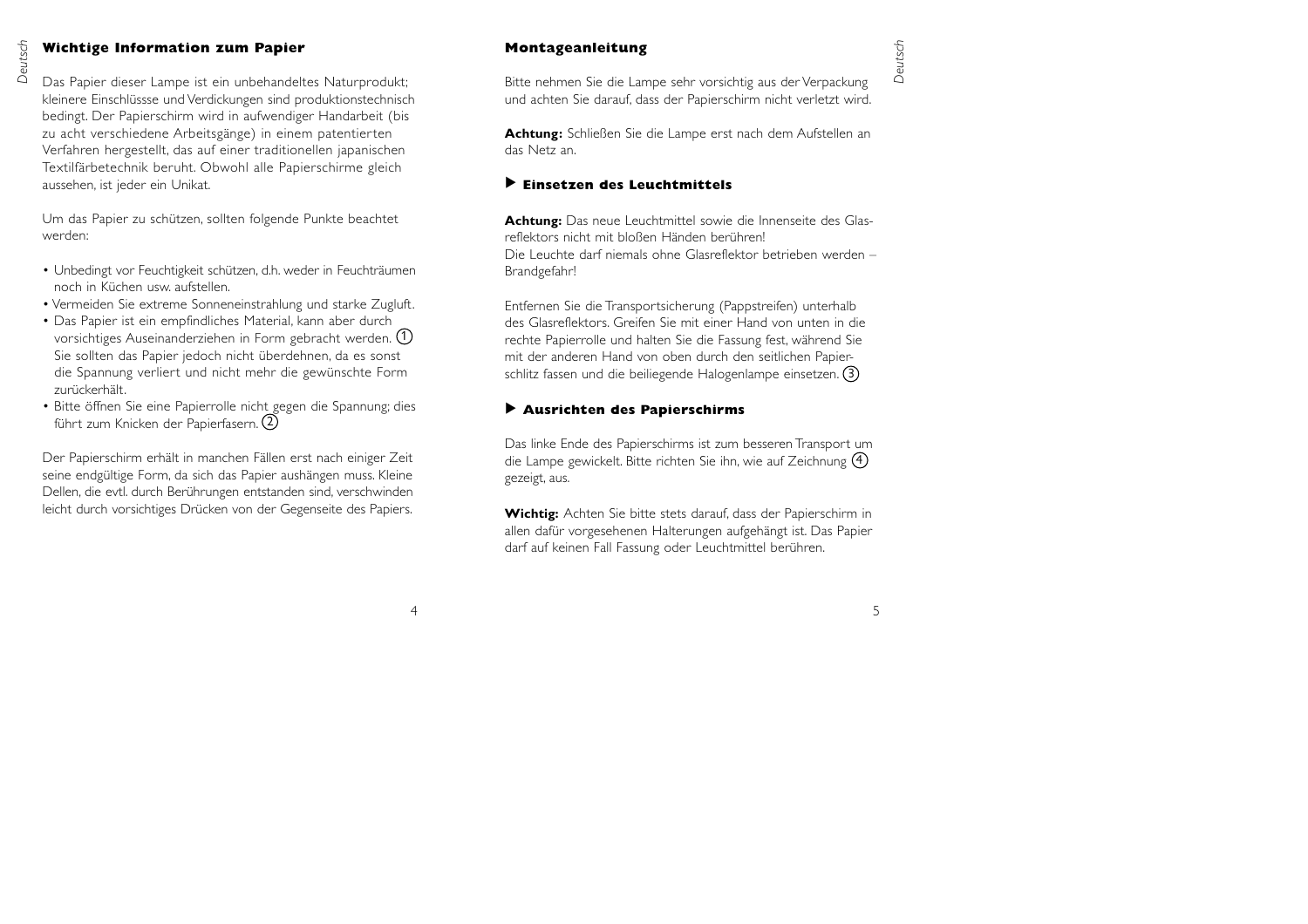#### ▶ Anschließen des Transformators

**Deutschließen des Transformators<br>Big<br>Quickeln Sie das Lampenkabel ab und stecken Sie die beiden** Kabelstecker in die Buchsen des Transformators. Achten Sie auffesten Sitz.

#### **Wechsel des Leuchtmittels**▲

**Achtung:** Den Netzstecker ziehen und die Lampe vollständig abkühlen lassen. *Es wird ausschließlich die Halogenlampe gewechselt, der mattierte Glasreflektor (Sonderanfertigung der Ingo Maurer GmbH) wird weiter verwendet.* Das neue Leuchtmittel sowie die Innenseite des Glasreflektors bitte nicht mit bloßen Händenberühren.

Greifen Sie mit einer Hand von unten in die rechte Papierrolle und halten die Fassung fest, während Sie mit der anderen Hand von oben durch den seitlichen Papierschlitz fassen und die alte Halogenlampe aus der Fassung ziehen. 3 Sollte das Leuchtmittel sehr fest in der Fassung sitzen, lockern Sie es durch seitliches Hochschieben unterhalb desGlasreflektors. 5Setzen Sie das neue Leuchtmittel ein.

# **Pflege** ▲

**Wichtig:** Den Papierschirm niemals feucht abwischen. Bitte nur mit einem Staubwedel, Pinsel o.ä. reinigen.

Die Metallteile können mit einem trockenen Tuch abgestaubt werden.Von Zeit zu Zeit sollte die Innenseite des Reflektors mit einem trockenen Tuch gereinigt werden – nicht mit bloßen Händen berühren!

## **Technische Daten**

230/125 Volt. Niederdruck-Halogen 12 Volt, 50 Watt, Sockel GY 6,35. Mit elektronischem Transformator-Sensor-Dimmer *Touch Tronic* oder elektronischem Transformator mit Schieberegler.



Das Symbol auf dem Glasreflektor weist darauf hin, dass unbedingt ein Niederdruck-Leuchtmittel eingesetzt werden muß.

**Wichtig:** Ein zerbrochener Glasreflektor muss unbedingt ersetzt werden.

Eventuell notwendige Reparaturen dürfen nur von einer Elektrofachkraft durchgeführt werden.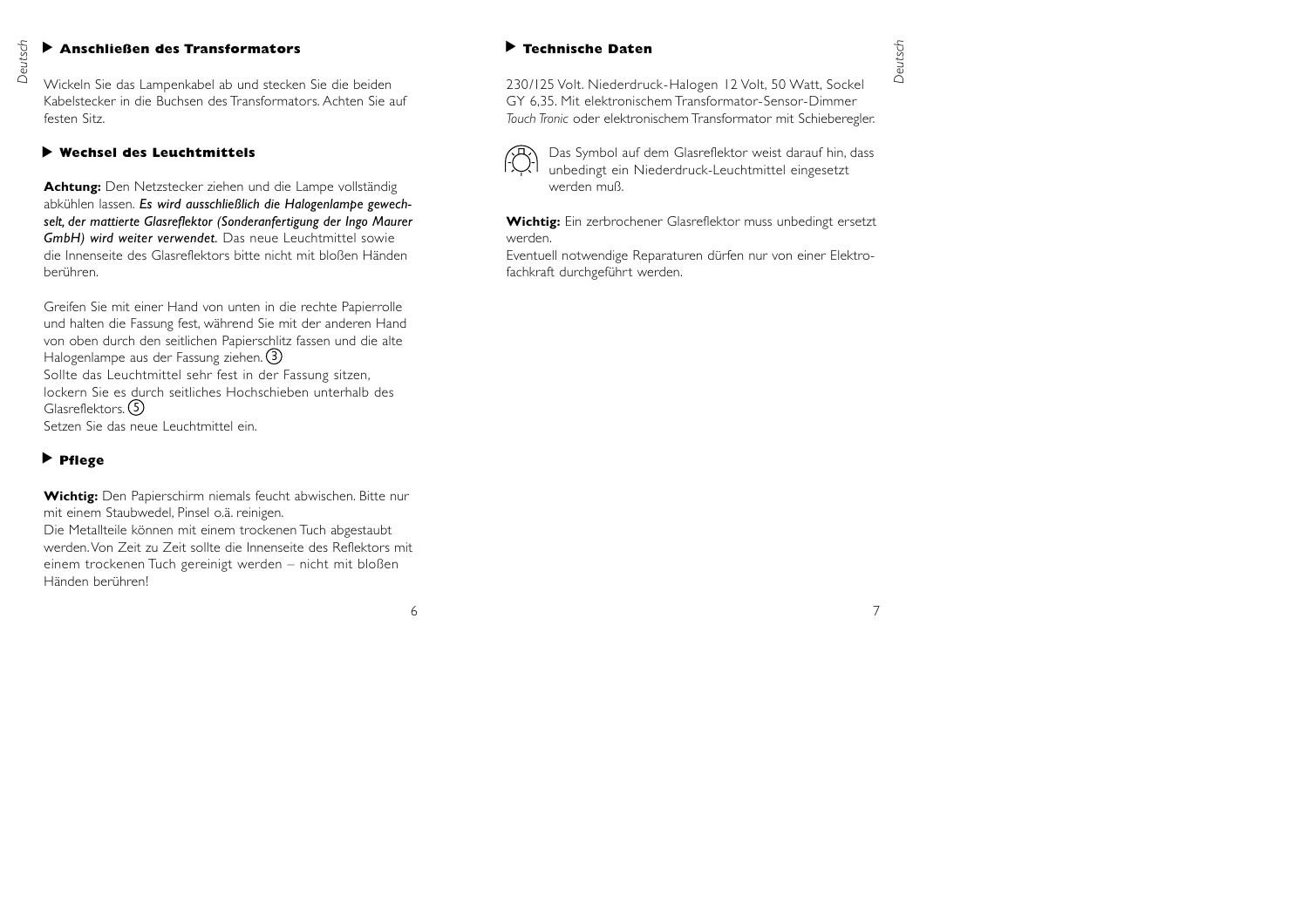#### **Important information about the paper**

*English*

The paper used in this lamp is a natural, untreated product. Minor surface flaws are a result of the manufacturing process. The paper shade is hand-made, by a patented process (requiring up to eight different treatments) based on a traditional Japanese method of textile dyeing.The results look superficially similar, but in fact, each shade is unique.

To protect the paper, the following points should be noted:

- Avoid exposure to damp: do not use the lamp in bathrooms, kitchens or other rooms where condensation may occur.
- Avoid exposure to strong sunlight or draughts.
- Although the Paper is a sensitive material, it can, if necessary, be pulled out gently. 1

Do not overstretch the paper, otherwise it will lose its elasticity and become unable to regain its shape.

• Do not unfold the paper in the "wrong" direction (i.e. against the crease), as this will damage the fibres. 2

In some cases, the shade takes some time to assume its proper shape, as the paper has to hang and relax for a while. Touching the surface may cause shallow dents – these can be removed by gently pushing them out from the opposite side with your fingers.

#### **Instructions for assembly**

Please be very careful when removing the lamp from the packaging, so as not to damage the paper shade.

**Caution:** Do not connect the lamp to the power supply until the assembly is complete.

# ▶ Inserting the bulb

**Caution:** Do not touch the bulb or the inner surface of theglass reflector with your bare hands.The lamp may only be used with the glass reflector; otherwise there is a risk of fire.

Remove the transport safeguard (cardboard strip) underneath the glass reflector and insert the bulb supplied. With one hand, reach inside the right-hand roll of paper and hold the socket, while using your other hand to reach through the opening at the side and insert the bulb supplied. (3

# **Adjusting the paper shade**  ▲

For ease of transport, the left-hand part of the paper shade is wrapped around the lamp. Please unfold and adjust it as shown in fig.  $(4)$ .

**Important:** Always ensure that the paper shade is properly hooked in position. Never allow the paper to touch the socket or bulb.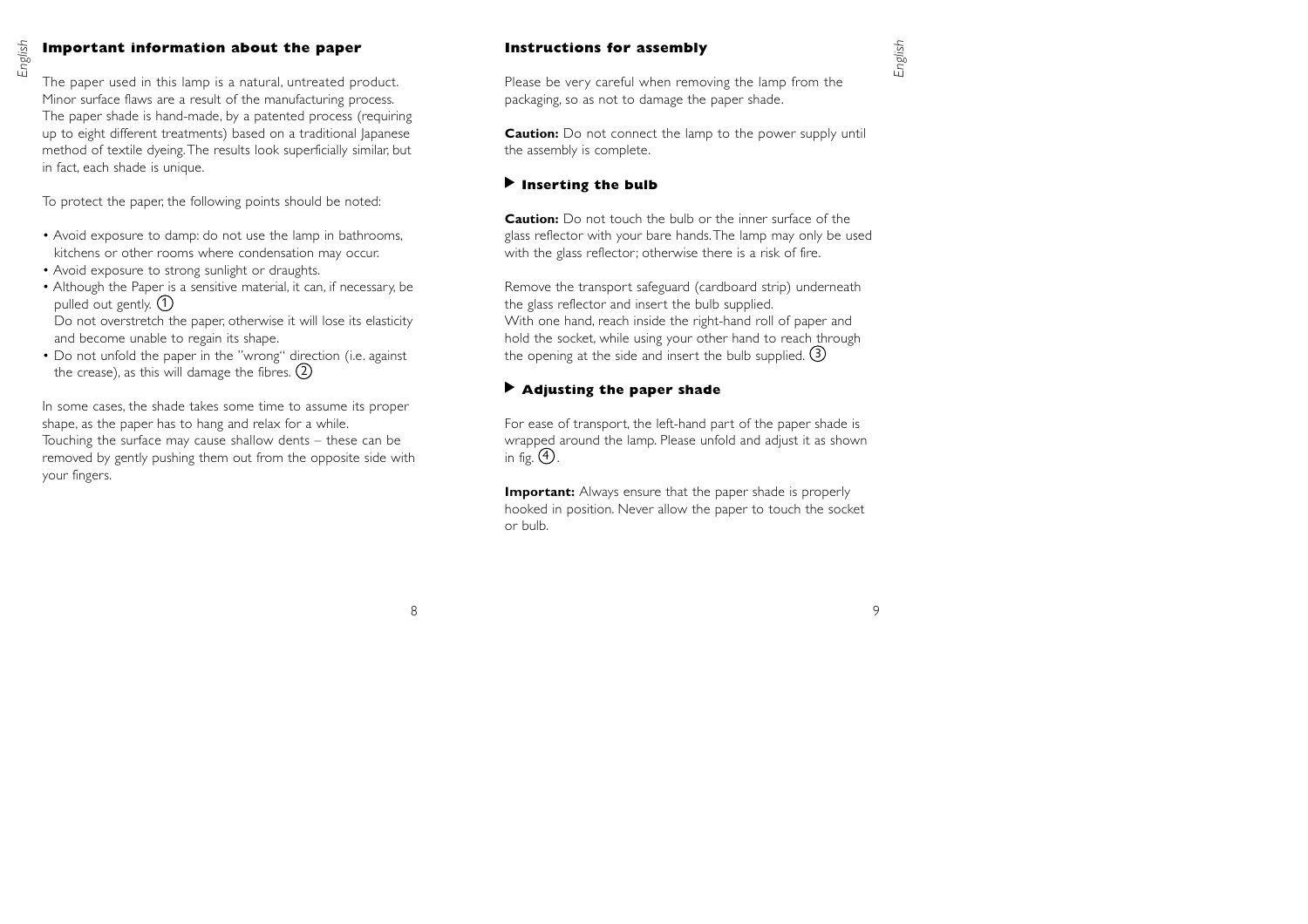## $\blacktriangleright$  Connecting the transformer

**English Connecting the transformer**<br>
Unwind the lamp cable and plug the two connectors into the sockets on the transformer. Ensure that the connectors aresecurely in position.

# **Changing the light bulb**  ▲

**Caution:** Unplug the lamp from the power supply and allow it to cool down completely. *Only the bulb need be changed: the matt-finished reflector (specially made by Ingo Maurer GmbH) is fully reusable.* Do not touch the new bulb or the inner surface of the reflector with your bare hands.

With one hand, reach inside the right-hand roll of paper and hold the socket, while using your other hand to reach through the opening at the side and remove the spent bulb. 3 If the bulb is wedged very tightly in the socket, it can be loosened by applying gentle pressure at the sides underneath the reflector. (5 Insert the replacement bulb.

# **Cleaning** ▲

**Important:** Never use damp cloths, sponges or similar on the paper shade. Clean the shade if necessary with a light feather duster or paintbrush.

The metal parts can be wiped with a dry cloth.The inner surface of the reflector should be wiped occasionally with a dry cloth – do not touch the reflector with your bare hands.

# **Technical specification**

230/125 volts. Low-pressure halogen, 12 volts, 50 watts, GY 6,35 socket. *Touch Tronic* electronic transformer-sensor-dimmer, or electronic transformer with sliding dimmer.



This symbol on the glass reflector means that only lowpressure light bulbs may be used.

**Important:** The glass reflector must be replaced in the event of damage.

Any repairs that may become necessary must be carried out by a qualified electrician.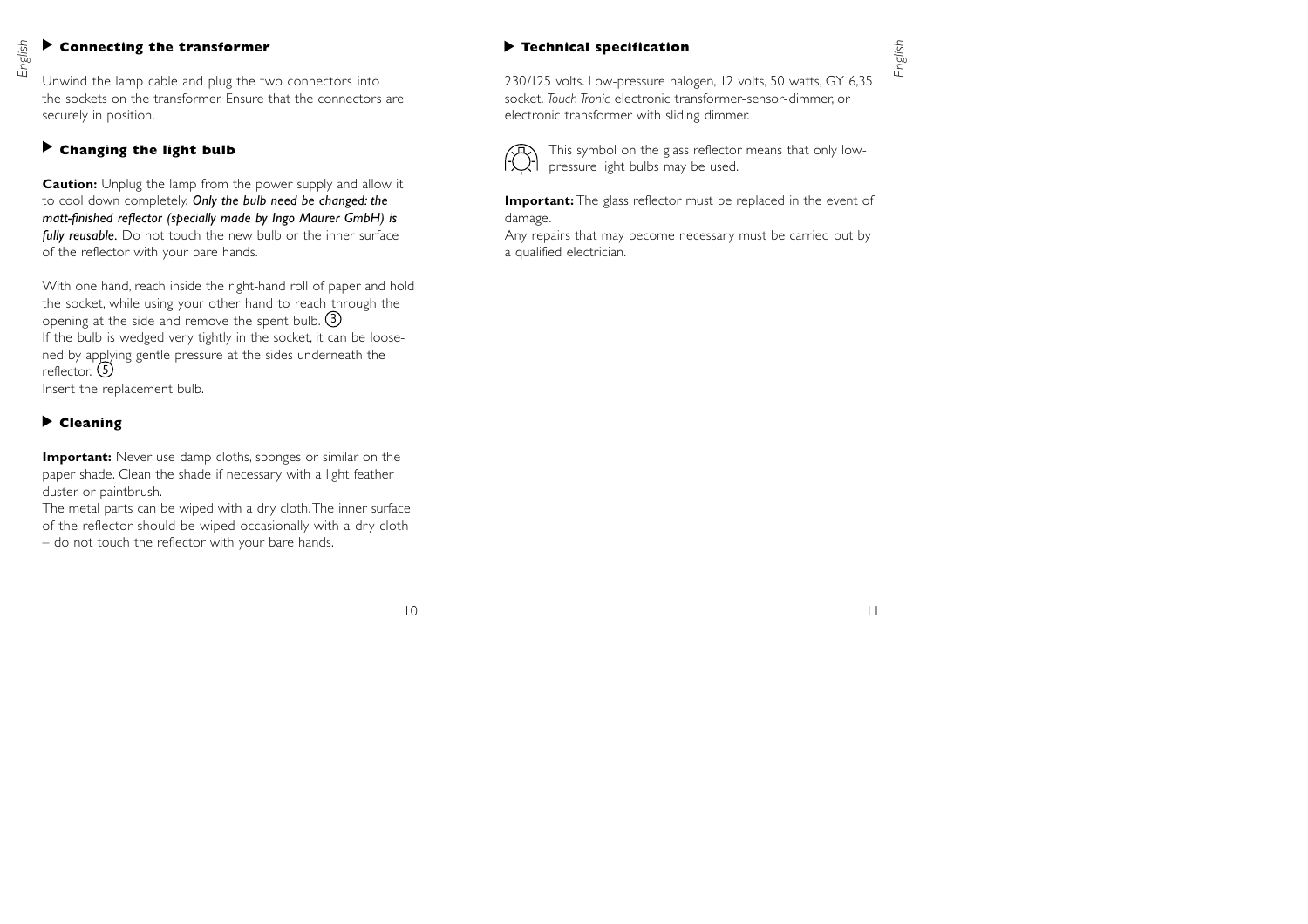# *Français*

## **Informations importantes concernant le papier**

Le papier de cette lampe est un produit naturel non-traité; de petits enveloppements ou épaississements sont dus au procédé technique. La feuille de papier est fabriquée en opérations manuelles laborieuses (jusqu'à huit opérations sont nécessaires) selon un procédé breveté s'inspirant des techniques traditionnelles japonaises de la teinture. En apparence identique, chaque feuille est unique.

Pour protéger le papier, veuillez respecter les indications suivantes:

- Il est indispensable de protéger le papier de l'humidité, c.à.d. de ne pas l'utiliser dans des pièces humides ou cuisines etc.
- Eviter l'exposition à un ensoleillement extrème ou à de forts courants d'air.
- Le papier est un matériel sensible mais peut être formé par de prudents étirages. 1

Eviter de trop étirer le papier sinon il perd sa tension et ne reprend pas la forme souhaitée.

• Ne pas défaire la feuille de papier à contre-sens de la tension; sinon les fibres du papier cassent. 2

Parfois la feuille de papier prend sa forme définitive après quelques temps seulement étant donné que le papier doit se défroncer. De petits enfoncements causés éventuellement par un contact imprudent disparaissent facilement en appuyant légèrement sur le côté opposé du papier.

# **Instruction de montage**

Retirer la lampe avec prudence de son emballage et veiller à ne pas abîmer la feuille de papier.

**Attention:** Ne connecter la lampe au réseau électrique qu'une fois l'installation terminée.

# **Insertion de l'ampoule** ▲

**Attention:** Ne pas toucher la nouvelle ampoule à la main nue! Faire attention à ne jamais faire fonctionner la lampe sans le réflecteur en verre – danger de feu!

Oter la sécurité de transport (bande en carton) en-dessous du réflecteur en verre. Passer une main par le bas dans le rouleau de papier droit et maintenir la douille, passer l'autre main par le haut à travers l'ouverture latérale dans le papier et insérer l'ampoule jointe. 3

# **Orientation de la feuille de papier** ▲

Le bout gauche de la feuille de papier est enroulé autour de la lampe pour assurer un transport plus sûr. Prière de l'orienter comme montré sur dessin  $(4)$ 

**Important:** Faire attention à ce que la feuille de papier soit bien accrochée dans tous les crochets prévus. S'assurer que le papier ne touche surtout pas la douille ou l'ampoule.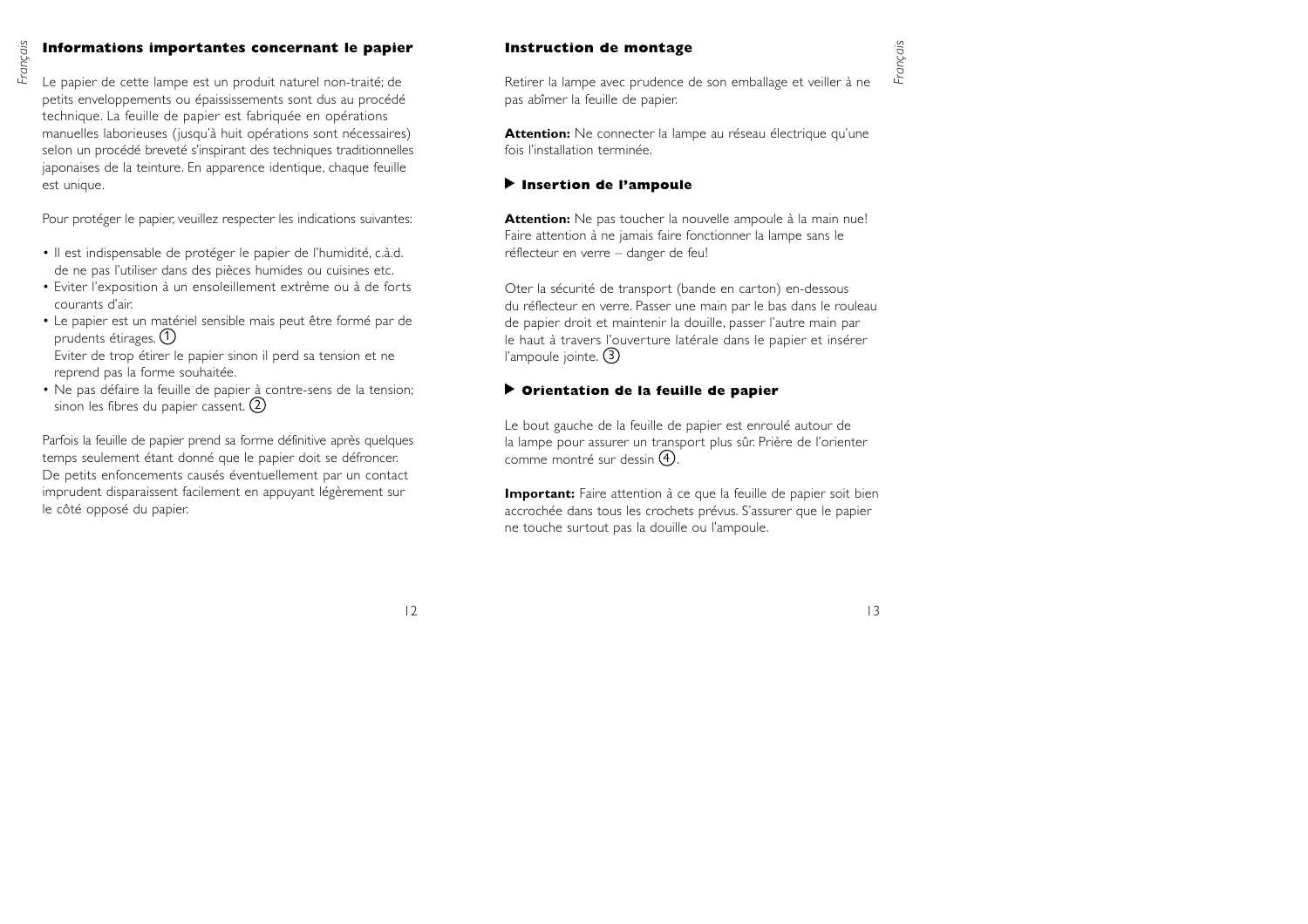#### ◆ Connexion du transformateur

Dérouler le câble de la lampe et enficher les deux fiches du câble dans les prises du transformateur.Veiller à une fixation ferme.

#### **Changement de l'ampoule** ▲

**Attention:** Retirer la fiche de la prise de courant et laisser refroidir la lampe complètement. *L'ampoule halogène est uniquement remplacée, le réflecteur en verre dépoli est utilisé de nouveau (fabrication spéciale de la société Ingo Maurer GmbH).* Faire attention à ne pas toucher la nouvelle ampoule ou le côté intérieur du réflecteur en verre à la main nue!

Passer une main par le bas dans le rouleau de papier droit et maintenir la douille, passer l'autre main par le haut à travers l'ouverture latérale dans le papier et retirer l'ampoule usée de la douille. (3

Au cas où l'ampoule est maintenue très fortement dans la douille, la défaire en la poussant latéralement vers le haut en-dessous du réflecteur en verre. (5 Insérer la nouvelle ampoule.

#### **Entretien**▲

*Français*

**Important:** Ne jamais nettoyer la feuille de papier avec un chiffon humide. Nettoyer uniquement avec un plumeau, un pinceau ou équivalent.

Nettoyer les parties en métal et le cylindre en verre avec un chiffon sec. Un nettoyage de la face intérieur du réflecteur sera nécessaire de temps en temps, également au chiffon sec – ne pas toucher la face intérieure à la main nue!

#### **Données techniques**

230/125 volts. Ampoule halogène basse pression 12 volts, 50 watts, culot GY 6,35. Avec transformateur-sensor-dimmer *Touch Tronic* électronique ou transformateur électronique à curseur.



Le symbole imprimé sur le réflecteur en verre indique que l'utilisation d'une ampoule basse pression est obligatoire.

**Important:** Un réflecteur en verre cassé doit obligatoirement être remplacé.

Des réparations éventuellement nécessaires ne sont à effectuer que par un spécialiste.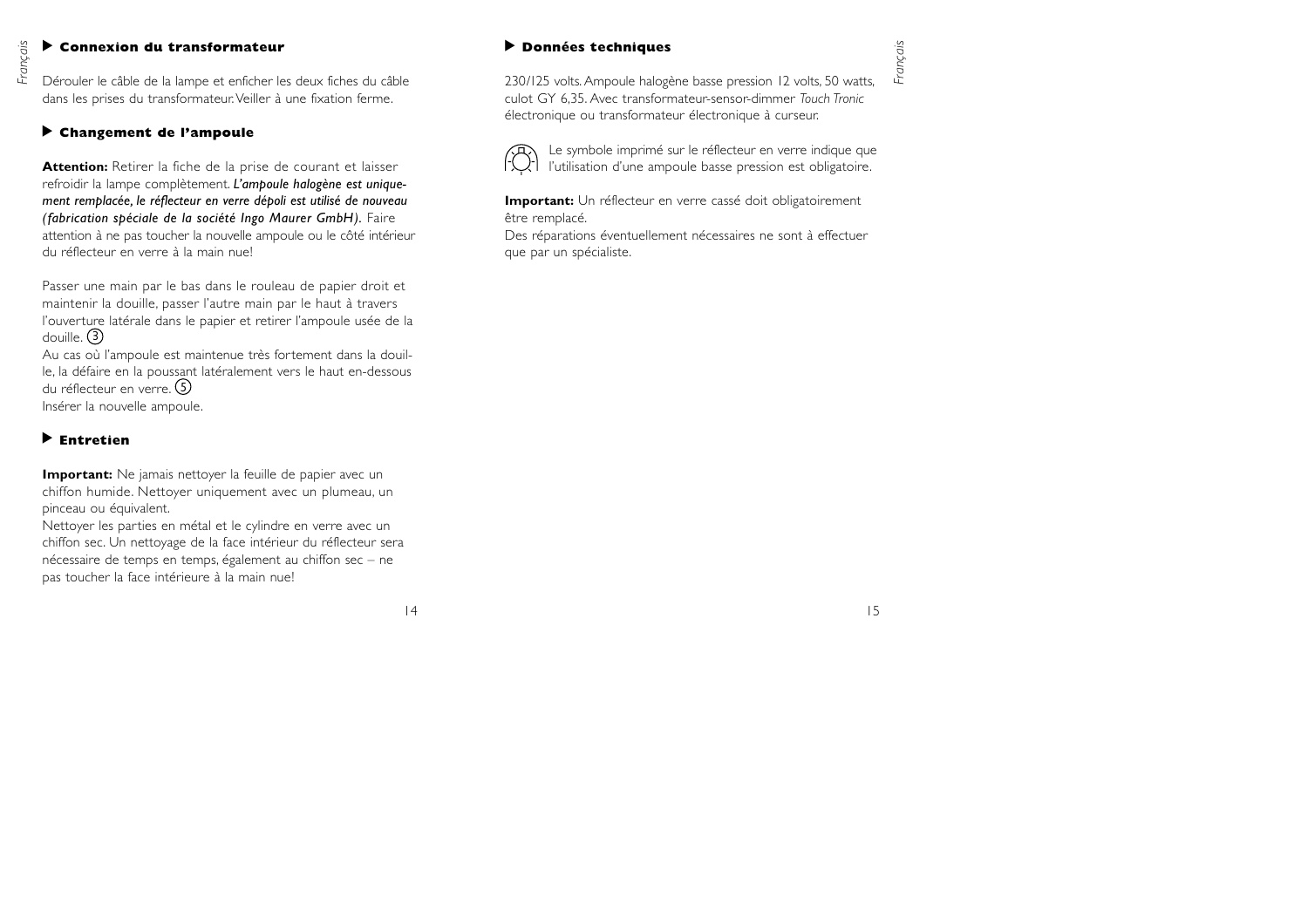#### **Informazioni importanti sulla carta**

La carta di questa lampada è un prodotto naturale non trattato; piccole imperfezioni e ispessimenti sono dovuti alla tecnica di lavorazione. Il paralume è frutto di una lavorazione a mano complicata (fino a otto diversi trattamenti), brevettata, che si basa su un procedimento di colorazione dei tessili tradizionale giapponese. Sebbene tutti i paralumi sembrino uguali, ognuno è un pezzo unico.

Per proteggere la carta, rispettare i seguenti accorgimenti:

- Proteggere assolutamente dall'umidità. Evitare la sistemazione in luoghi umidi, cucine etc.
- Evitare raggi di sole diretti e forti correnti d'aria.
- Sebbene la carta sia un materiale delicato, può tuttavia se necessario – essere messa in forma tirandola attentamente. 1 Attenzione però a non tenderla troppo, si otterrebbe una perdita della tensione e quindi della forma.
- Non aprire il cilindro in carta nel senso contrario alla tensione, causerebbe una rottura delle fibre.  $\left(2\right)$

In alcuni casi il paralume in carta prende la sua forma definitiva soltanto dopo un determinato periodo, visto che la carta si deve stendere.

Lievi ammaccature che dovessero sorgere toccando la lampada, spariscono facilmente spingendo delicatamente dalla parte opposta della carta.

#### **Istruzioni di montaggio**

Estrarre attentamente la lampada dall'imballaggio facendo attenzione a non danneggiare il paralume.

**Attenzione:** Effettuare il collegamento alla rete soltanto dopo avere posizionato la lampada!

#### **Inserimento della lampadina** ▲

**Attenzione:** Non toccare a mani nude né la nuova lampadina né la superficie interna del riflettore in vetro! Non accendere mai la lampada senza riflettore in vetro – pericolo di incendio!

Rimuovere la fascia in cartone (protezione per il trasporto) al di sotto del riflettore in vetro.Tenere dal basso con una mano il portalampada all'interno del cilindro destro in carta, con l'altra mano entrare dall'alto attraverso la fessura laterale ed inserire la nuova lampadina. 3

### **Sistemazione del paralume** ▲

Per un trasporto migliore, l'estremità sinistra del paralume è avolta intorno alla lampada. Sistemare il paralume come mostrato in figura  $\left(\!\frac{4}{\pi}\right)$ 

**Importante:** Fare sempre attenzione che il paralume sia fissato in tutti i supporti previsti. La carta non deve assolutamente toccare né il portalampada né la lampadina.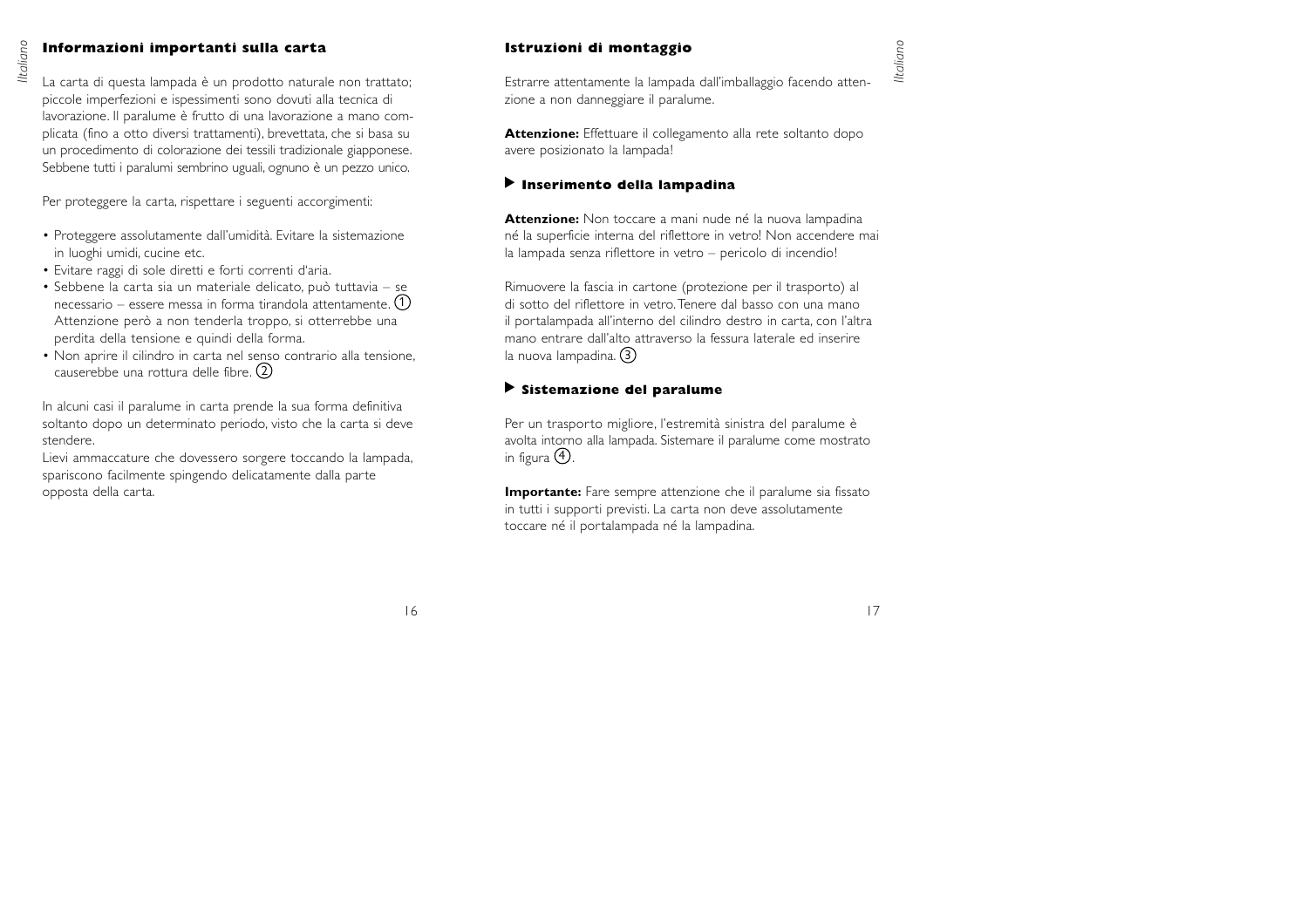#### **Collegamento del trasformatore**  ▲▲

Distendere il cavo della lampada e inserire le due spine del cavo nelle prese del trasformatore. Le spine devono essere saldamente e correttamente inserite.

#### **Sostituzione della lampadina** ▲

**Attenzione:** Staccare la spina di alimentazione e attendere che la lampada sia completamente fredda. *Si sostituisce esclusivamente la lampadina alogena, il riflettore in vetro opaco (produzione speciale della Ingo Maurer GmbH) rimane in uso.* Non toccare a mani nude né la nuova lampadina né la superficie interna del riflettore in vetro.

Tenere dal basso con una mano il portalampada all'interno del cilindro destro in carta, con l'altra mano entrare dall'alto attraverso la fessura laterale ed estrarre la vecchia lampadina alogena dal portalampada. 3

Nel caso la lampadina fosse troppo saldamente inserita, allentarla spingendola lateralmente verso l'alto nella parte inferiore del riflettore in vetro. 5Inserire la nuova lampadina.

# **Cura**▲

**Importante:** Non pulire mai il paralume con un panno umido. Se necessario, usare esclusivamente uno spolverino o un pennello etc. Le parti in metallo possono essere pulite con un panno asciutto. Si raccomanda di pulire, di tanto in tanto, la parte interna del riflettore con un panno asciutto – non toccare a mani nude!

# **Dati tecnici**

230/125 volt. Lampadina alogena a bassa pressione 12 volt, 50 watt, base GY 6,35. Con trasformatore-sensore-dimmer elettronico *Touch Tronic* o trasformatore elettronico con interruttore a scorrimento.



Il simbolo riportato sul riflettore in vetro indica che è consentito esclusivamente l'impiego di lampadine a bassa pressione.

**Importante:** Sostituire assolutamente il riflettore in vetro se danneggiato.

Eventuali riparazioni possono essere eseguite esclusivamente da un elettricista specializzato.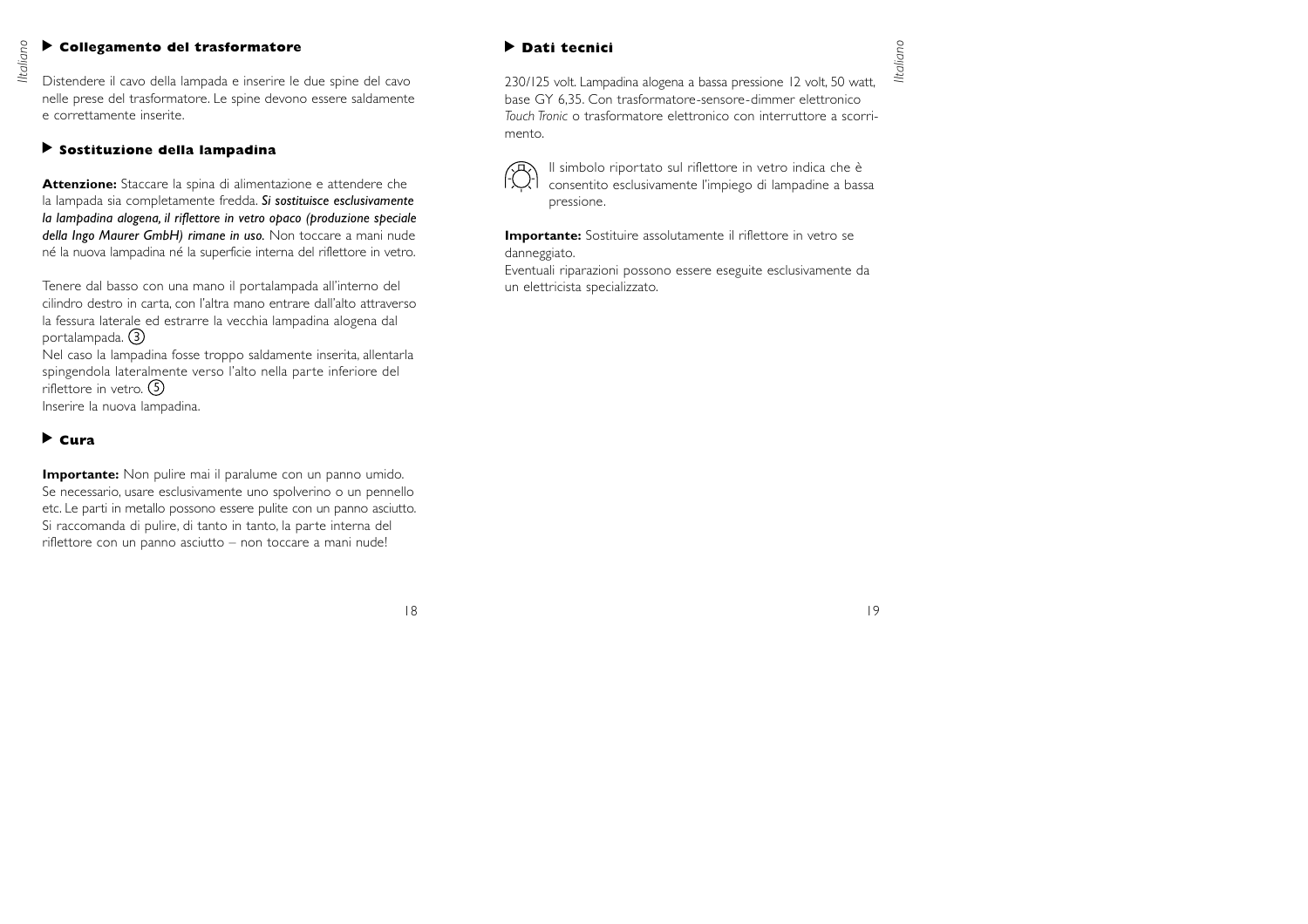







3